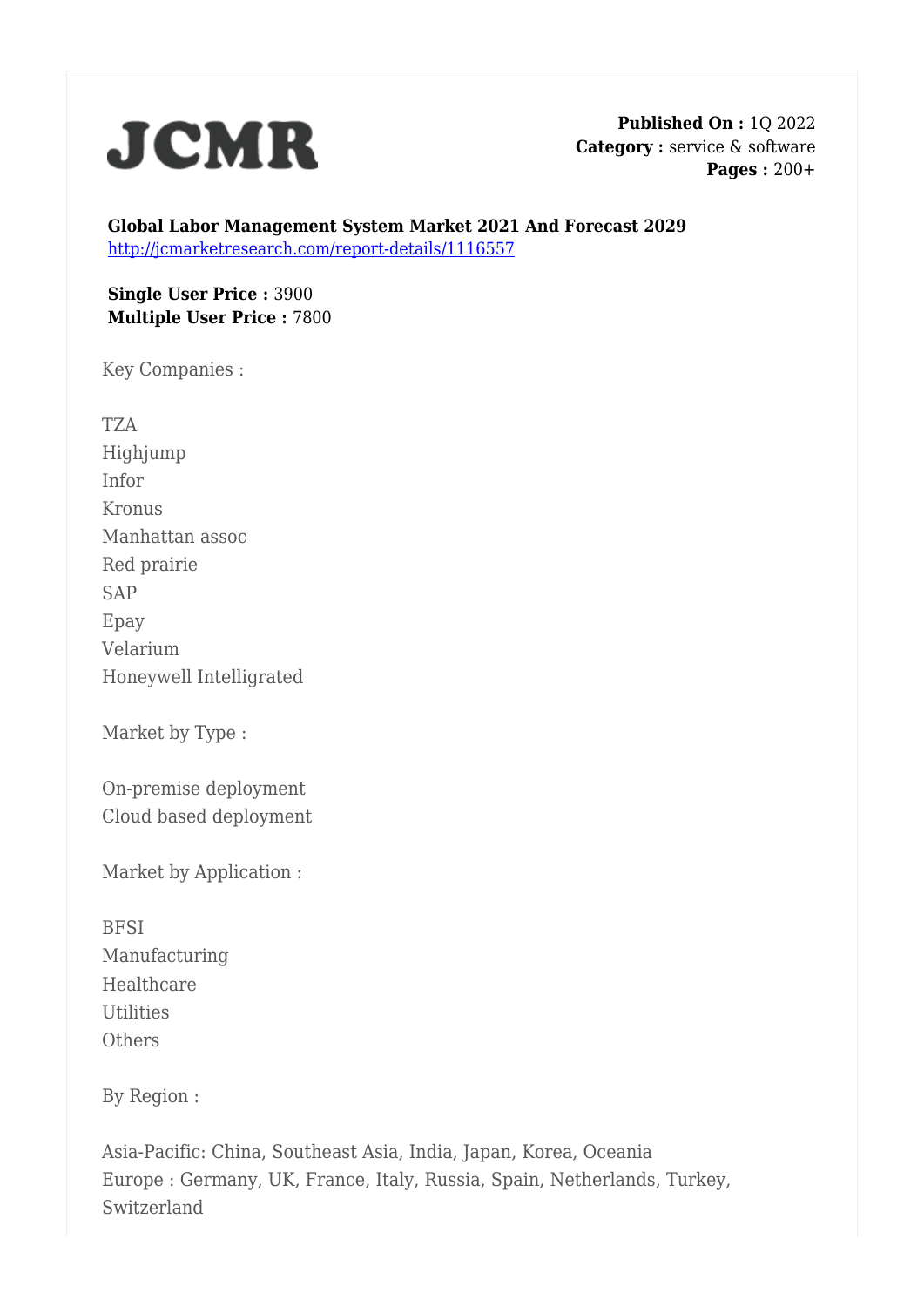North America : United States, Canada, Mexico Middle East & Africa : GCC, North Africa, South Africa South America : Brazil, Argentina, Columbia, Chile, Peru

Chapter 1 Global Labor Management System Market Overview

- 1.1 Introduction
- 1.2 Taxonomy
- 1.2.1 By Product Type & End User
- 1.2.2 By Region
- 1.3 Drivers for Labor Management System Market
- 1.4 Restraints for Labor Management System Market
- 1.5 Opportunities for Labor Management System Market
- 1.6 Trends for Labor Management System Market
- 1.7 COVID-19 Impact Assessment on Labor Management System Industry
- 1.8 Macro-economic Factors
- 1.9 Regulatory Framework
- 1.10 Pricing Analysis by Region, 2020
- 1.11 Opportunity Map Analysis
- 1.12 Opportunity Orbits
- 1.13 Market Investment Feasibility Index
- 1.14 PEST Analysis
- 1.15 PORTERS Five Force Analysis
- 1.16 Go to Market Strategy
- 1.17 Value Chain Analysis
- 1.18 Cost Structure Analysis
- 1.19 Regional Market Share and BPS Analysis

Chapter 2 Global Labor Management System Market Overview

2.1 Global Labor Management System Market by Product Type

2.1.1 Global Labor Management System Market Value (US\$ Mn) and Volume

(Units) Comparison by Product Type (2013-2029)

2.1.2 Global Labor Management System Market Value (US\$ Mn) and Volume (Units) Market Share by Product Type in 2019

2.1.3 Global Labor Management System Market Attractiveness Analysis by Product Type, (2013-2020)

2.2 Global Labor Management System Market by End User

2.2.1 Global Labor Management System Market Value (US\$ Mn) and Volume (Units) Comparison by End User (2013-2029)

2.2.2 Global Labor Management System Market Value (US\$ Mn) and Volume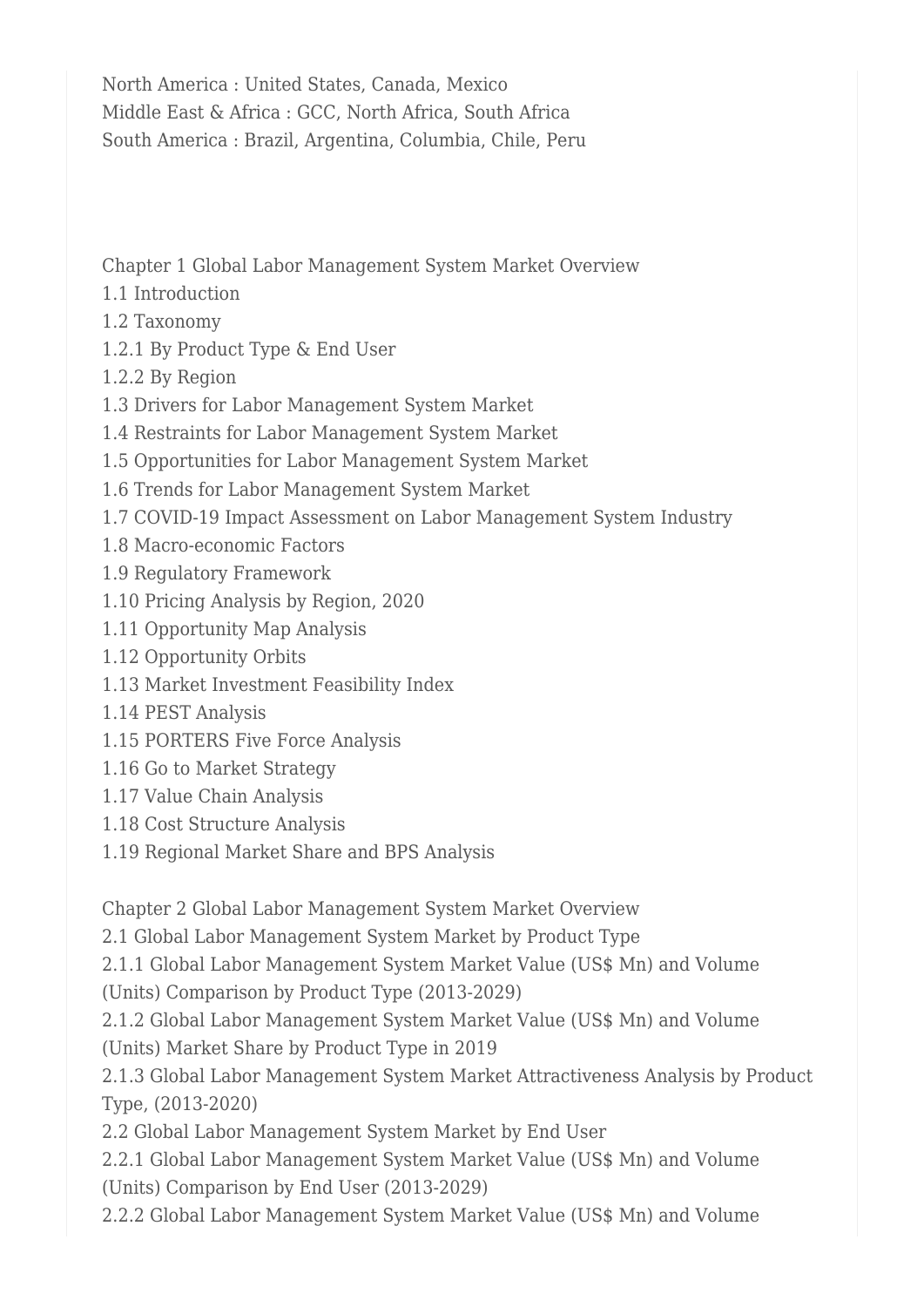(Units) Market Share by End User in 2019

2.2.3 Global Labor Management System Market Attractiveness Analysis by End User, (2013-2020)

2.3 Global Labor Management System Market by Region

2.3.1 Global Labor Management System Market Value (US\$ Mn) and Volume (Units) Comparison by Region (2013-2029)

2.3.2 Global Labor Management System Market Value (US\$ Mn) and Volume (Units) Market Share by Region in 2019

2.3.3 Global Labor Management System Market Attractiveness Analysis by Region, (2013-2020)

2.4 Global Labor Management System Market Outlook (2013-2029)

2.4.1 Global Labor Management System Market Value (US\$ Mn) and Volume (Units) (2013-2020)

2.4.2 Global Labor Management System Market Value (US\$ Mn) and Volume (Units) (2021-2029)

2.5 Global Labor Management System Market Value (US\$ Mn) and Volume (Units) by Regions

2.5.1 Global Labor Management System Market Value (US\$ Mn) and Volume (Units) Comparison by Region (2013-2020)

2.5.2 Global Labor Management System Market Value (US\$ Mn) and Volume (Units) Comparison by Region (2021-2029)

2.6 Global Labor Management System Market Value (US\$ Mn) and Volume (Units) by Product Type

2.6.1 Global Labor Management System Market Value (US\$ Mn) and Volume (Units) Comparison by Product Type (2013-2020)

2.6.2 Global Labor Management System Market Value (US\$ Mn) and Volume (Units) Comparison by Product Type (2021-2029)

2.7 Global Labor Management System Market Value (US\$ Mn) and Volume (Units) by End User

2.7.1 Global Labor Management System Market Value (US\$ Mn) and Volume (Units) Comparison by End User (2013-2020)

2.7.2 Global Labor Management System Market Value (US\$ Mn) and Volume (Units) Comparison by End User (2021-2029)

2.8 Global Labor Management System Market Y-o-Y Growth Rate Comparison (2014-2029)

2.8.1 Global Labor Management System Market Y-o-Y Growth Rate by Region

2.8.2 Global Labor Management System Market Y-o-Y Growth Rate by Product Type

2.8.3 Global Labor Management System Market Y-o-Y Growth Rate by End User

2.9 Global Labor Management System Market Share Comparison (2013-2029)

2.9.1 Global Labor Management System Market Share by Region

2.9.2 Global Labor Management System Market Share by Product Type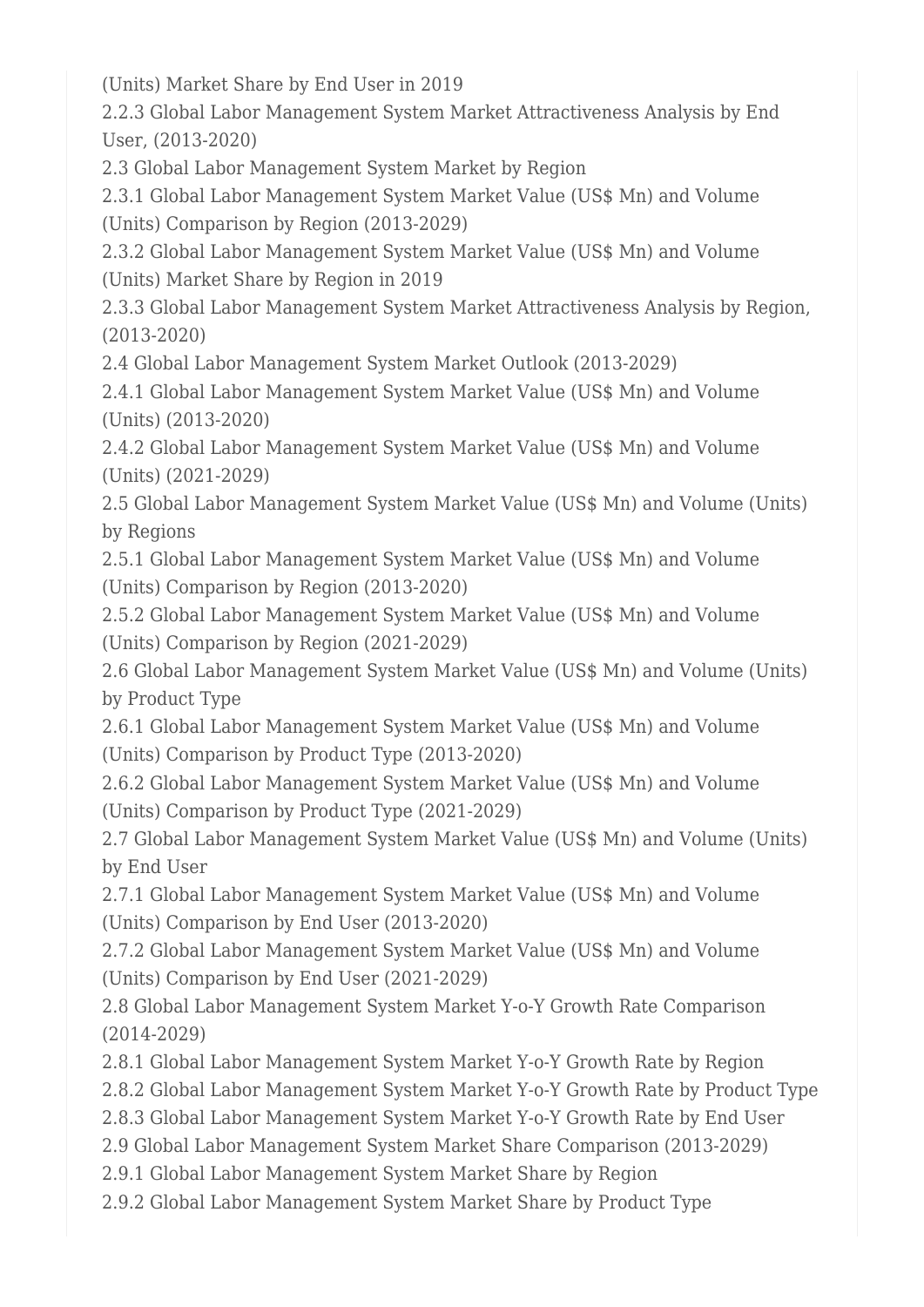2.9.3 Global Labor Management System Market Share by End User

Chapter 3 North America Labor Management System Market Overview

3.1 North America Labor Management System Market by Product Type

3.1.1 North America Labor Management System Market Value (US\$ Mn) and Volume (Units) Comparison by Product Type (2013-2029)

3.1.2 North America Labor Management System Market Value (US\$ Mn) and Volume (Units) Market Share by Product Type in 2019

3.1.3 North America Labor Management System Market Attractiveness Analysis by Product Type, (2013-2020)

3.2 North America Labor Management System Market by End User

3.2.1 North America Labor Management System Market Value (US\$ Mn) and Volume (Units) Comparison by End User (2013-2029)

3.2.2 North America Labor Management System Market Value (US\$ Mn) and Volume (Units) Market Share by End User in 2019

3.2.3 North America Labor Management System Market Attractiveness Analysis by End User, (2013-2020)

3.3 North America Labor Management System Market by Region

3.3.1 North America Labor Management System Market Value (US\$ Mn) and Volume (Units) Comparison by Region (2013-2029)

3.3.2 North America Labor Management System Market Value (US\$ Mn) and Volume (Units) Market Share by Region in 2019

3.3.3 North America Labor Management System Market Attractiveness Analysis by Region, (2013-2020)

3.4 North America Labor Management System Market Outlook (2013-2029) 3.4.1 North America Labor Management System Market Value (US\$ Mn) and Volume (Units) (2013-2020)

3.4.2 North America Labor Management System Market Value (US\$ Mn) and Volume (Units) (2021-2029)

3.5 North America Labor Management System Market Value (US\$ Mn) and Volume (Units) by Regions

3.5.1 North America Labor Management System Market Value (US\$ Mn) and Volume (Units) Comparison by Region (2013-2020)

3.5.2 North America Labor Management System Market Value (US\$ Mn) and Volume (Units) Comparison by Region (2021-2029)

3.6 North America Labor Management System Market Value (US\$ Mn) and Volume (Units) by Product Type

3.6.1 North America Labor Management System Market Value (US\$ Mn) and Volume (Units) Comparison by Product Type (2013-2020)

3.6.2 North America Labor Management System Market Value (US\$ Mn) and Volume (Units) Comparison by Product Type (2021-2029)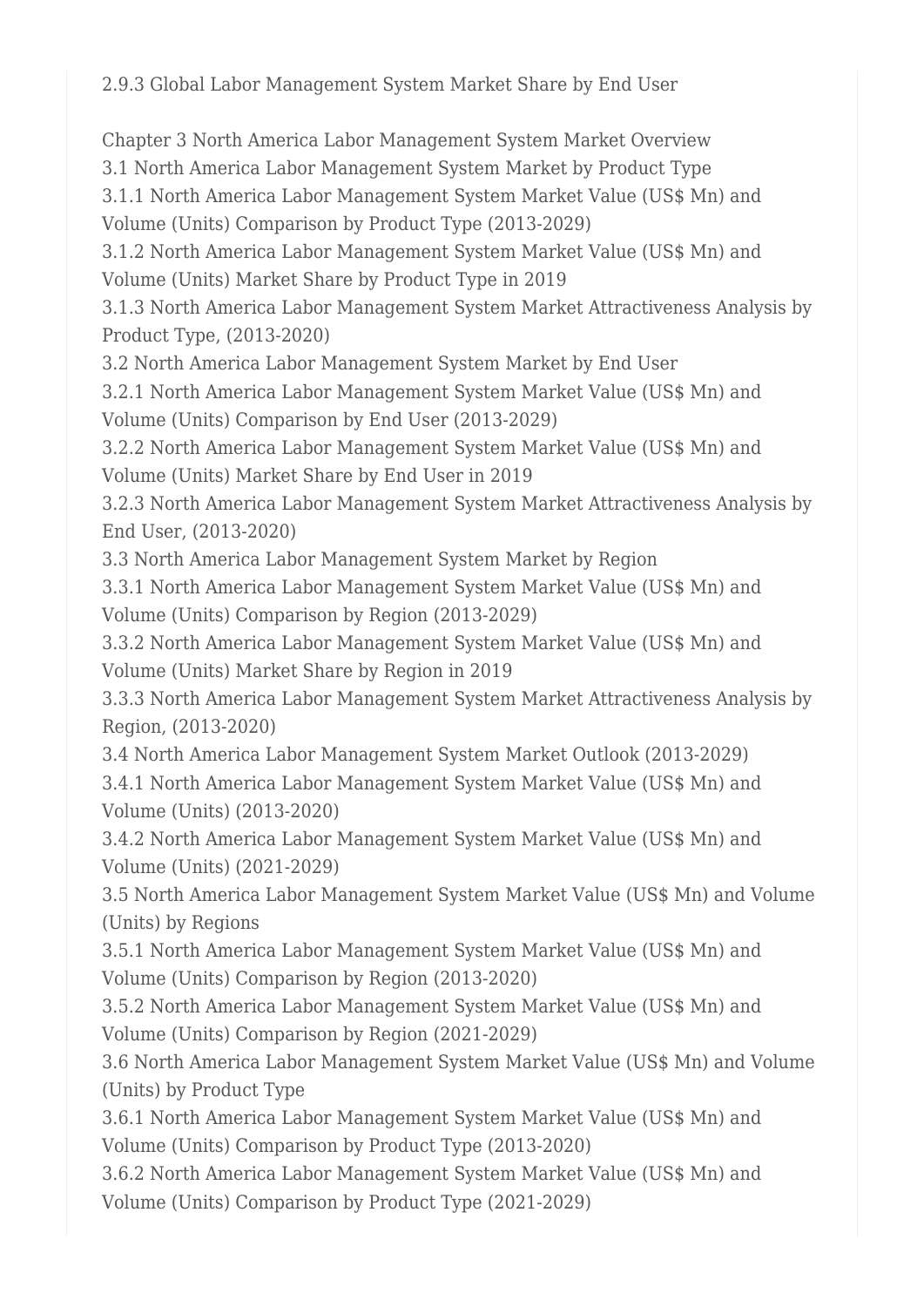3.7 North America Labor Management System Market Value (US\$ Mn) and Volume (Units) by End User

3.7.1 North America Labor Management System Market Value (US\$ Mn) and Volume (Units) Comparison by End User (2013-2020)

3.7.2 North America Labor Management System Market Value (US\$ Mn) and Volume (Units) Comparison by End User (2021-2029)

3.8 North America Labor Management System Market Y-o-Y Growth Rate Comparison (2014-2029)

3.8.1 North America Labor Management System Market Y-o-Y Growth Rate by Region

3.8.2 North America Labor Management System Market Y-o-Y Growth Rate by Product Type

3.8.3 North America Labor Management System Market Y-o-Y Growth Rate by End User

3.9 North America Labor Management System Market Share Comparison (2013-2029)

3.9.1 North America Labor Management System Market Share by Region

3.9.2 North America Labor Management System Market Share by Product Type

3.9.3 North America Labor Management System Market Share by End User

Chapter 4 Europe Labor Management System Market Overview

4.1 Europe Labor Management System Market by Product Type

4.1.1 Europe Labor Management System Market Value (US\$ Mn) and Volume (Units) Comparison by Product Type (2013-2029)

4.1.2 Europe Labor Management System Market Value (US\$ Mn) and Volume (Units) Market Share by Product Type in 2019

4.1.3 Europe Labor Management System Market Attractiveness Analysis by Product Type, (2013-2020)

4.2 Europe Labor Management System Market by End User

4.2.1 Europe Labor Management System Market Value (US\$ Mn) and Volume (Units) Comparison by End User (2013-2029)

4.2.2 Europe Labor Management System Market Value (US\$ Mn) and Volume (Units) Market Share by End User in 2019

4.2.3 Europe Labor Management System Market Attractiveness Analysis by End User, (2013-2020)

4.3 Europe Labor Management System Market by Region

4.3.1 Europe Labor Management System Market Value (US\$ Mn) and Volume (Units) Comparison by Region (2013-2029)

4.3.2 Europe Labor Management System Market Value (US\$ Mn) and Volume (Units) Market Share by Region in 2019

4.3.3 Europe Labor Management System Market Attractiveness Analysis by Region,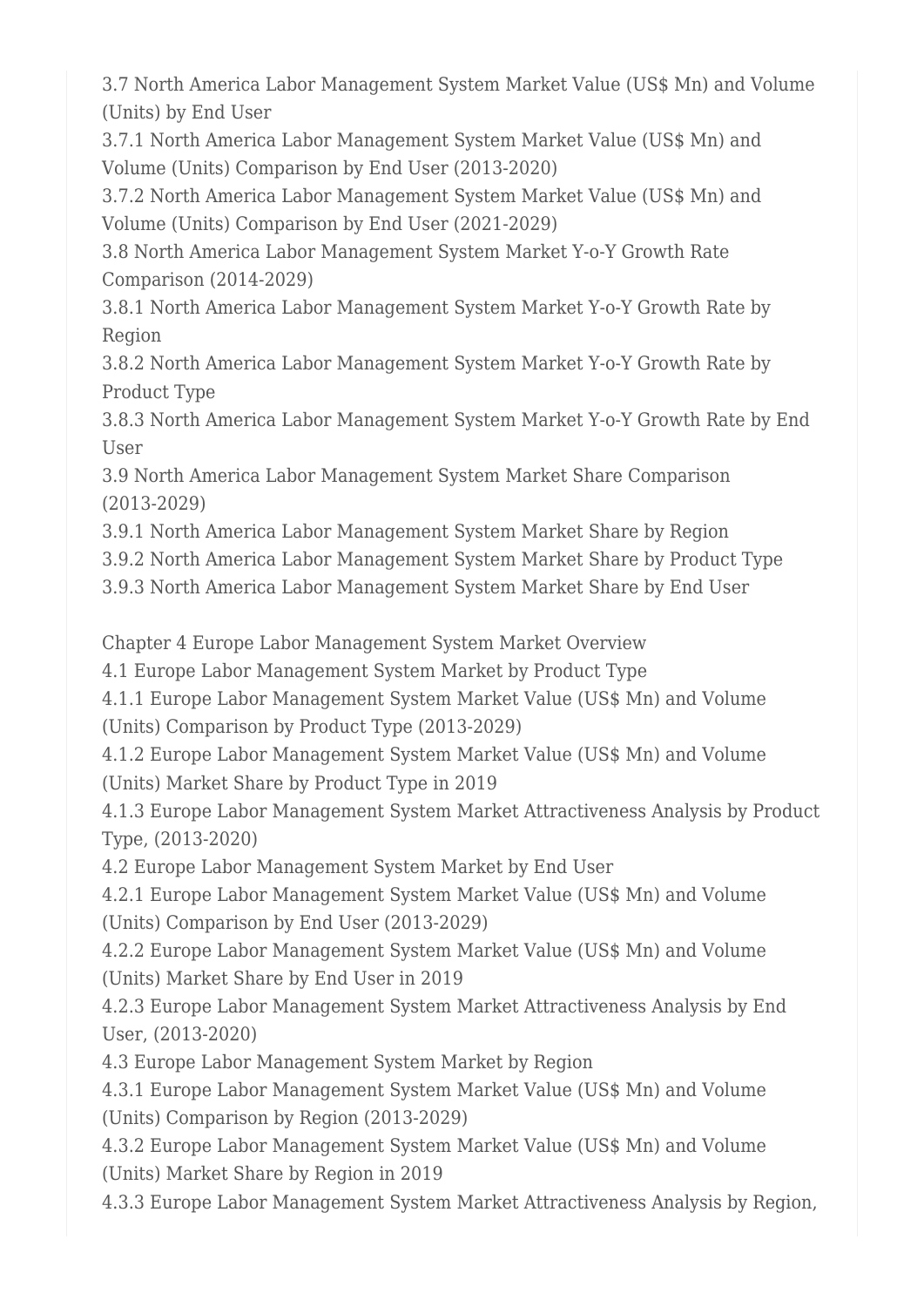(2013-2020)

4.4 Europe Labor Management System Market Outlook (2013-2029)

4.4.1 Europe Labor Management System Market Value (US\$ Mn) and Volume (Units) (2013-2020)

4.4.2 Europe Labor Management System Market Value (US\$ Mn) and Volume (Units) (2021-2029)

4.5 Europe Labor Management System Market Value (US\$ Mn) and Volume (Units) by Regions

4.5.1 Europe Labor Management System Market Value (US\$ Mn) and Volume (Units) Comparison by Region (2013-2020)

4.5.2 Europe Labor Management System Market Value (US\$ Mn) and Volume (Units) Comparison by Region (2021-2029)

4.6 Europe Labor Management System Market Value (US\$ Mn) and Volume (Units) by Product Type

4.6.1 Europe Labor Management System Market Value (US\$ Mn) and Volume (Units) Comparison by Product Type (2013-2020)

4.6.2 Europe Labor Management System Market Value (US\$ Mn) and Volume (Units) Comparison by Product Type (2021-2029)

4.7 Europe Labor Management System Market Value (US\$ Mn) and Volume (Units) by End User

4.7.1 Europe Labor Management System Market Value (US\$ Mn) and Volume (Units) Comparison by End User (2013-2020)

4.7.2 Europe Labor Management System Market Value (US\$ Mn) and Volume (Units) Comparison by End User (2021-2029)

4.8 Europe Labor Management System Market Y-o-Y Growth Rate Comparison (2014-2029)

4.8.1 Europe Labor Management System Market Y-o-Y Growth Rate by Region 4.8.2 Europe Labor Management System Market Y-o-Y Growth Rate by Product Type

4.8.3 Europe Labor Management System Market Y-o-Y Growth Rate by End User

4.9 Europe Labor Management System Market Share Comparison (2013-2029)

4.9.1 Europe Labor Management System Market Share by Region

4.9.2 Europe Labor Management System Market Share by Product Type

4.9.3 Europe Labor Management System Market Share by End User

Chapter 5 Asia Pacific Labor Management System Market Overview

5.1 Asia Pacific Labor Management System Market by Product Type

5.1.1 Asia Pacific Labor Management System Market Value (US\$ Mn) and Volume (Units) Comparison by Product Type (2013-2029)

5.1.2 Asia Pacific Labor Management System Market Value (US\$ Mn) and Volume (Units) Market Share by Product Type in 2019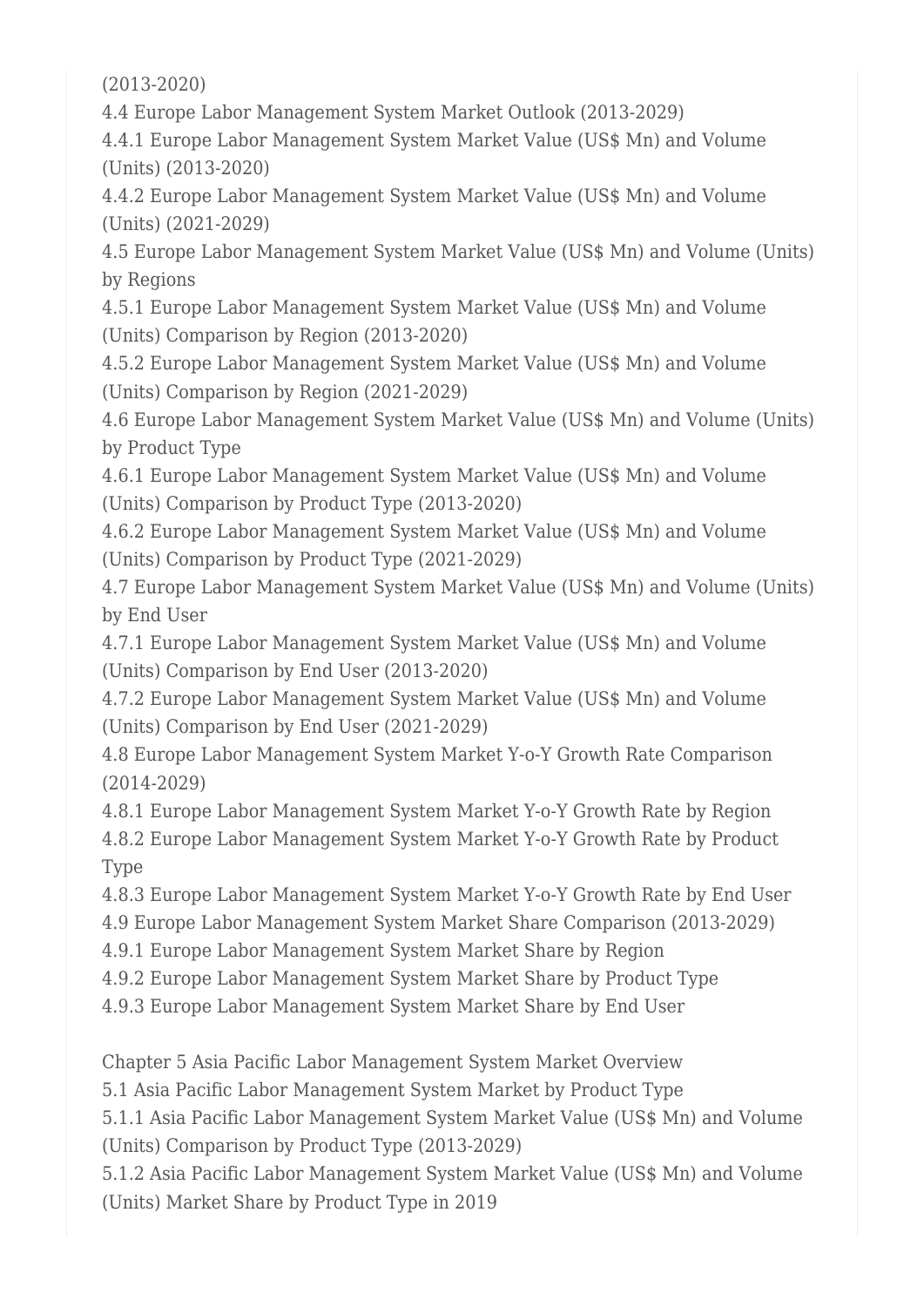5.1.3 Asia Pacific Labor Management System Market Attractiveness Analysis by Product Type, (2013-2020)

5.2 Asia Pacific Labor Management System Market by End User

5.2.1 Asia Pacific Labor Management System Market Value (US\$ Mn) and Volume (Units) Comparison by End User (2013-2029)

5.2.2 Asia Pacific Labor Management System Market Value (US\$ Mn) and Volume (Units) Market Share by End User in 2019

5.2.3 Asia Pacific Labor Management System Market Attractiveness Analysis by End User, (2013-2020)

5.3 Asia Pacific Labor Management System Market by Region

5.3.1 Asia Pacific Labor Management System Market Value (US\$ Mn) and Volume (Units) Comparison by Region (2013-2029)

5.3.2 Asia Pacific Labor Management System Market Value (US\$ Mn) and Volume (Units) Market Share by Region in 2019

5.3.3 Asia Pacific Labor Management System Market Attractiveness Analysis by Region, (2013-2020)

5.4 Asia Pacific Labor Management System Market Outlook (2013-2029)

5.4.1 Asia Pacific Labor Management System Market Value (US\$ Mn) and Volume (Units) (2013-2020)

5.4.2 Asia Pacific Labor Management System Market Value (US\$ Mn) and Volume (Units) (2021-2029)

5.5 Asia Pacific Labor Management System Market Value (US\$ Mn) and Volume (Units) by Regions

5.5.1 Asia Pacific Labor Management System Market Value (US\$ Mn) and Volume (Units) Comparison by Region (2013-2020)

5.5.2 Asia Pacific Labor Management System Market Value (US\$ Mn) and Volume (Units) Comparison by Region (2021-2029)

5.6 Asia Pacific Labor Management System Market Value (US\$ Mn) and Volume (Units) by Product Type

5.6.1 Asia Pacific Labor Management System Market Value (US\$ Mn) and Volume (Units) Comparison by Product Type (2013-2020)

5.6.2 Asia Pacific Labor Management System Market Value (US\$ Mn) and Volume (Units) Comparison by Product Type (2021-2029)

5.7 Asia Pacific Labor Management System Market Value (US\$ Mn) and Volume (Units) by End User

5.7.1 Asia Pacific Labor Management System Market Value (US\$ Mn) and Volume (Units) Comparison by End User (2013-2020)

5.7.2 Asia Pacific Labor Management System Market Value (US\$ Mn) and Volume (Units) Comparison by End User (2021-2029)

5.8 Asia Pacific Labor Management System Market Y-o-Y Growth Rate Comparison (2014-2029)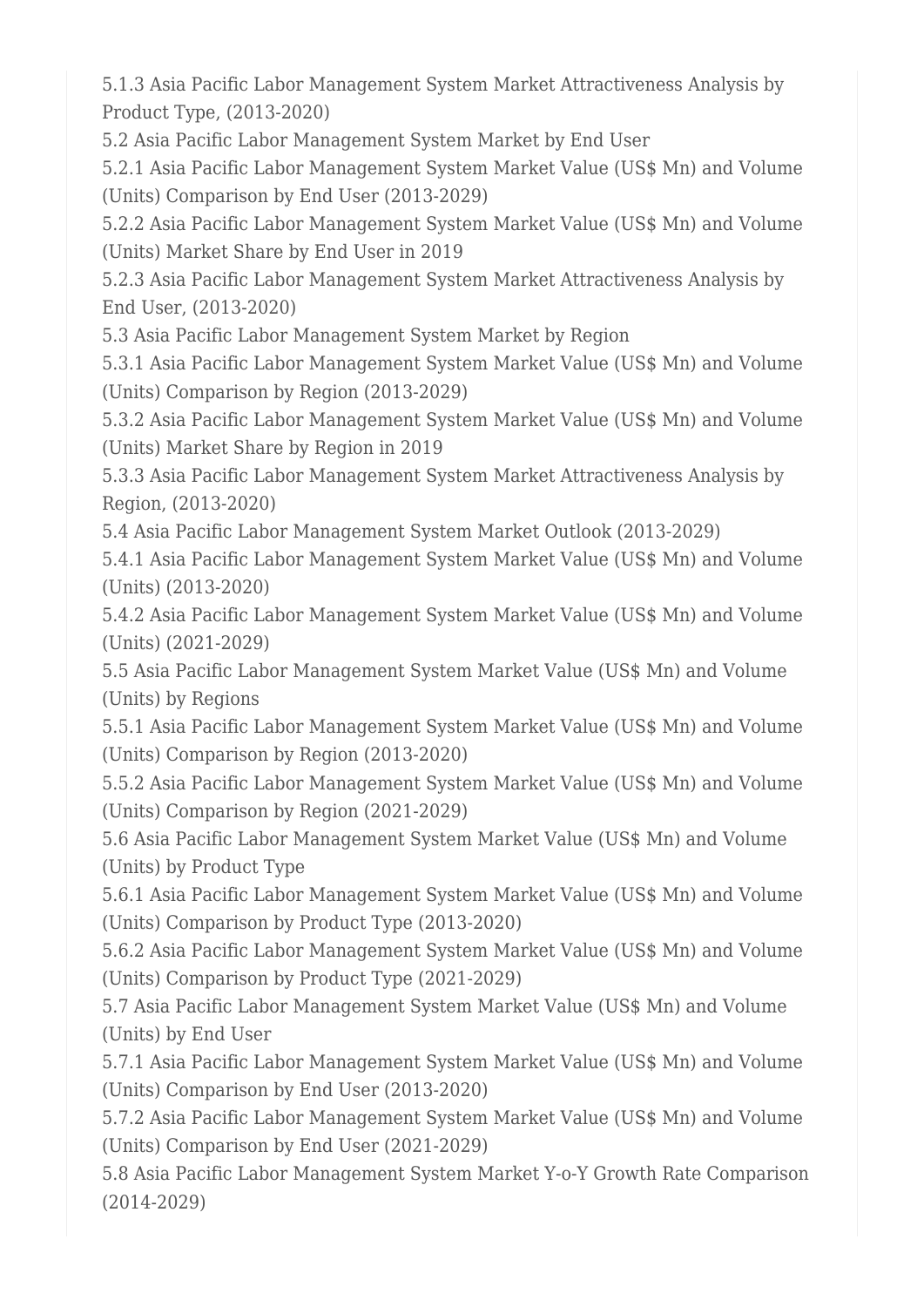5.8.1 Asia Pacific Labor Management System Market Y-o-Y Growth Rate by Region

5.8.2 Asia Pacific Labor Management System Market Y-o-Y Growth Rate by Product Type

5.8.3 Asia Pacific Labor Management System Market Y-o-Y Growth Rate by End User

5.9 Asia Pacific Labor Management System Market Share Comparison (2013-2029)

5.9.1 Asia Pacific Labor Management System Market Share by Region

5.9.2 Asia Pacific Labor Management System Market Share by Product Type

5.9.3 Asia Pacific Labor Management System Market Share by End User

## **Chapter 6 South America Labor Management System Market Overview**

6.1 South America Labor Management System Market by Product Type

6.1.1 South America Labor Management System Market Value (US\$ Mn) and Volume (Units) Comparison by Product Type (2013-2029)

6.1.2 South America Labor Management System Market Value (US\$ Mn) and Volume (Units) Market Share by Product Type in 2019

6.1.3 South America Labor Management System Market Attractiveness Analysis by Product Type, (2013-2020)

6.2 South America Labor Management System Market by End User

6.2.1 South America Labor Management System Market Value (US\$ Mn) and Volume (Units) Comparison by End User (2013-2029)

6.2.2 South America Labor Management System Market Value (US\$ Mn) and Volume (Units) Market Share by End User in 2019

6.2.3 South America Labor Management System Market Attractiveness Analysis by End User, (2013-2020)

6.3 South America Labor Management System Market by Region

6.3.1 South America Labor Management System Market Value (US\$ Mn) and Volume (Units) Comparison by Region (2013-2029)

6.3.2 South America Labor Management System Market Value (US\$ Mn) and Volume (Units) Market Share by Region in 2019

6.3.3 South America Labor Management System Market Attractiveness Analysis by Region, (2013-2020)

6.4 South America Labor Management System Market Outlook (2013-2029)

6.4.1 South America Labor Management System Market Value (US\$ Mn) and Volume (Units) (2013-2020)

6.4.2 South America Labor Management System Market Value (US\$ Mn) and Volume (Units) (2021-2029)

6.5 South America Labor Management System Market Value (US\$ Mn) and Volume (Units) by Regions

6.5.1 South America Labor Management System Market Value (US\$ Mn) and Volume (Units) Comparison by Region (2013-2020)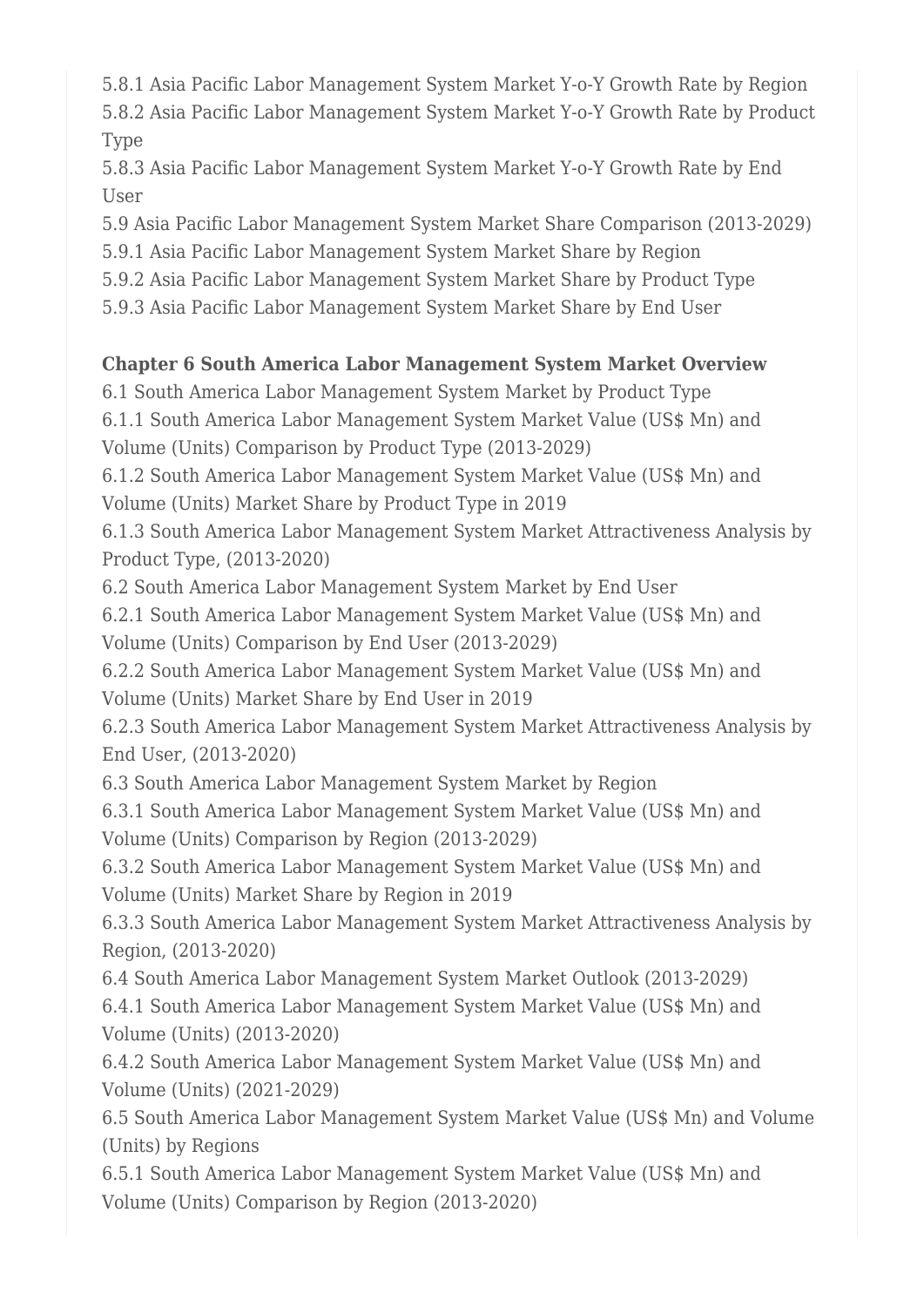6.5.2 South America Labor Management System Market Value (US\$ Mn) and Volume (Units) Comparison by Region (2021-2029)

6.6 South America Labor Management System Market Value (US\$ Mn) and Volume (Units) by Product Type

6.6.1 South America Labor Management System Market Value (US\$ Mn) and Volume (Units) Comparison by Product Type (2013-2020)

6.6.2 South America Labor Management System Market Value (US\$ Mn) and Volume (Units) Comparison by Product Type (2021-2029)

6.7 South America Labor Management System Market Value (US\$ Mn) and Volume (Units) by End User

6.7.1 South America Labor Management System Market Value (US\$ Mn) and Volume (Units) Comparison by End User (2013-2020)

6.7.2 South America Labor Management System Market Value (US\$ Mn) and Volume (Units) Comparison by End User (2021-2029)

6.8 South America Labor Management System Market Y-o-Y Growth Rate Comparison (2014-2029)

6.8.1 South America Labor Management System Market Y-o-Y Growth Rate by Region

6.8.2 South America Labor Management System Market Y-o-Y Growth Rate by Product Type

6.8.3 South America Labor Management System Market Y-o-Y Growth Rate by End User

6.9 South America Labor Management System Market Share Comparison 2013-2029

6.9.1 South America Labor Management System Market Share by Region

6.9.2 South America Labor Management System Market Share by Product Type

6.9.3 South America Labor Management System Market Share by End User

Chapter 7 MEA Labor Management System Market Overview

7.1 MEA Labor Management System Market by Product Type

7.1.1 MEA Labor Management System Market Value (US\$ Mn) and Volume (Units) Comparison by Product Type (2013-2029)

7.1.2 MEA Labor Management System Market Value (US\$ Mn) and Volume (Units) Market Share by Product Type in 2019

7.1.3 MEA Labor Management System Market Attractiveness Analysis by Product Type, (2013-2020)

7.2 MEA Labor Management System Market by End User

7.2.1 MEA Labor Management System Market Value (US\$ Mn) and Volume (Units) Comparison by End User (2013-2029)

7.2.2 MEA Labor Management System Market Value (US\$ Mn) and Volume (Units) Market Share by End User in 2019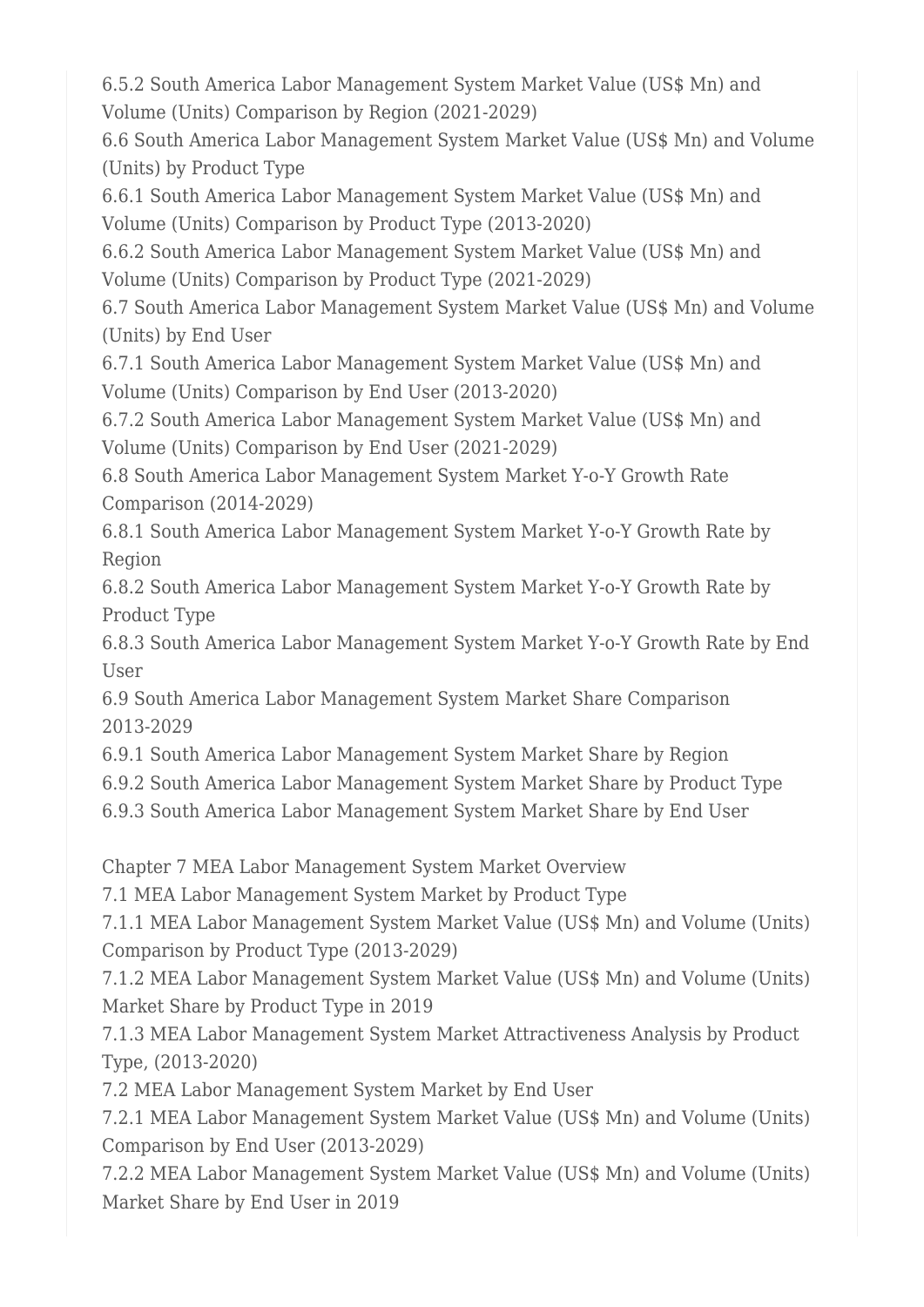7.2.3 MEA Labor Management System Market Attractiveness Analysis by End User, (2013-2020)

7.3 MEA Labor Management System Market by Region

7.3.1 MEA Labor Management System Market Value (US\$ Mn) and Volume (Units) Comparison by Region (2013-2029)

7.3.2 MEA Labor Management System Market Value (US\$ Mn) and Volume (Units) Market Share by Region in 2019

7.3.3 MEA Labor Management System Market Attractiveness Analysis by Region, (2013-2020)

7.4 MEA Labor Management System Market Outlook (2013-2029)

7.4.1 MEA Labor Management System Market Value (US\$ Mn) and Volume (Units) (2013-2020)

7.4.2 MEA Labor Management System Market Value (US\$ Mn) and Volume (Units) (2021-2029)

7.5 MEA Labor Management System Market Value (US\$ Mn) and Volume (Units) by Regions

7.5.1 MEA Labor Management System Market Value (US\$ Mn) and Volume (Units) Comparison by Region (2013-2020)

7.5.2 MEA Labor Management System Market Value (US\$ Mn) and Volume (Units) Comparison by Region (2021-2029)

7.6 MEA Labor Management System Market Value (US\$ Mn) and Volume (Units) by Product Type

7.6.1 MEA Labor Management System Market Value (US\$ Mn) and Volume (Units) Comparison by Product Type (2013-2020)

7.6.2 MEA Labor Management System Market Value (US\$ Mn) and Volume (Units) Comparison by Product Type (2021-2029)

7.7 MEA Labor Management System Market Value (US\$ Mn) and Volume (Units) by End User

7.7.1 MEA Labor Management System Market Value (US\$ Mn) and Volume (Units) Comparison by End User (2013-2020)

7.7.2 MEA Labor Management System Market Value (US\$ Mn) and Volume (Units) Comparison by End User (2021-2029)

7.8 MEA Labor Management System Market Y-o-Y Growth Rate Comparison (2014-2029)

7.8.1 MEA Labor Management System Market Y-o-Y Growth Rate by Region

7.8.2 MEA Labor Management System Market Y-o-Y Growth Rate by Product Type

7.8.3 MEA Labor Management System Market Y-o-Y Growth Rate by End User

7.9 MEA Labor Management System Market Share Comparison (2013-2029)

7.9.1 MEA Labor Management System Market Share by Region

7.9.2 MEA Labor Management System Market Share by Product Type

7.9.3 MEA Labor Management System Market Share by End User